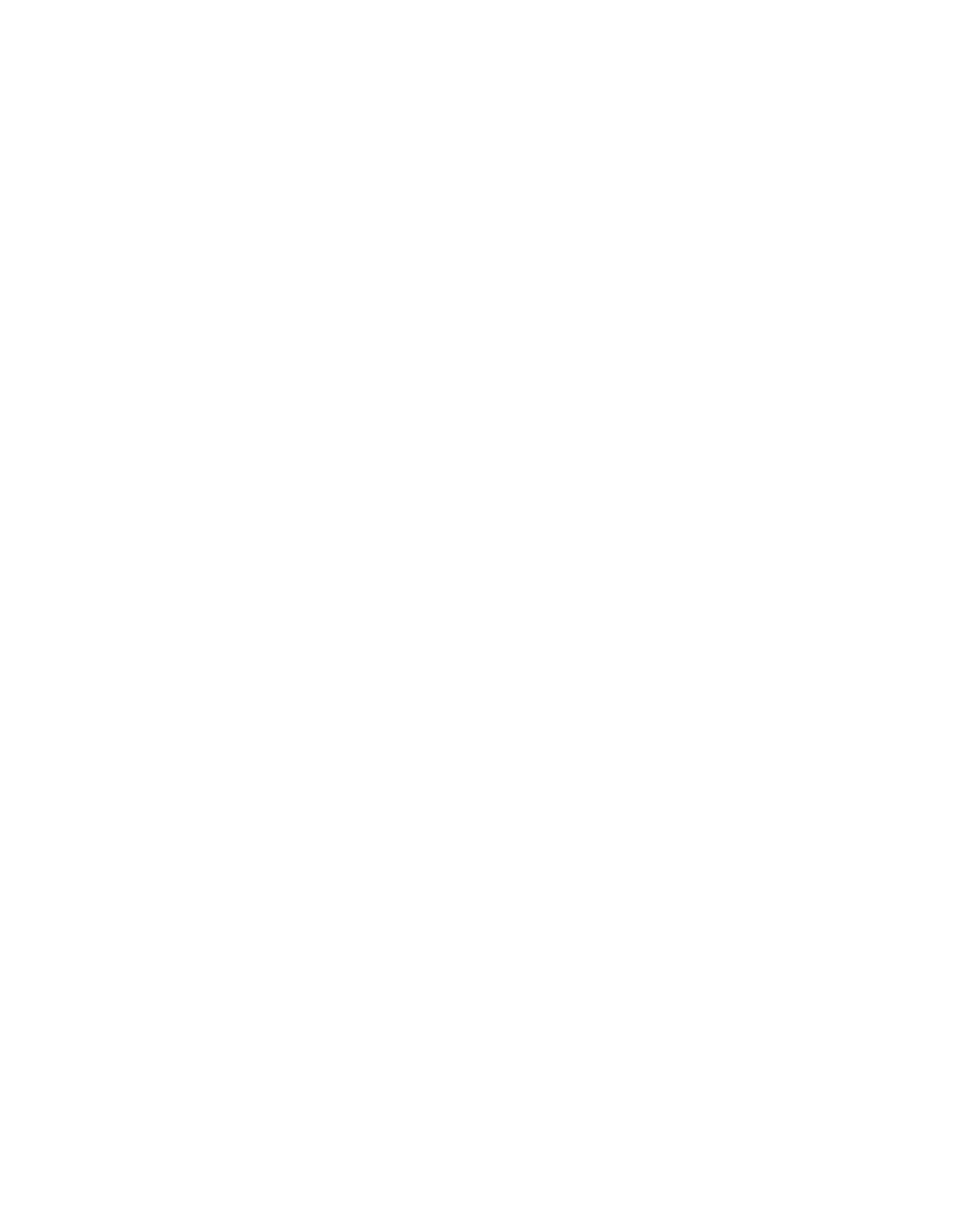# Our Mission

*The Mission of EASTERN, a leader in technology and in developing innovative, responsive programs, is to equip all students with the skills, knowledge and attitudes necessary to select, enter and succeed in a career and to anticipate and adapt to change by providing high-quality technical instruction and specialized services.*

# Strategic Plan • 2015-2021 Mid-Point Summary

 *The current Strategic Plan 2015-2021 was developed with input from individuals representing Eastern Center for Arts and Technology (EASTERN) stakeholders. Staff, students, participating district personal, post-secondary education, and local business and industry members provided input. The plan was adopted in 2015 with an implementation plan commencing immediately.* 

 *In March 2019, a formal mid-point review of the status of implementing the plan was conducted by the 35-member planning team- a majority of whom served on the original team. The planning team analyzed each of the four goals and progress associated with each. Discussion on relevance of activities, enhancements to current activities and topics of educational merit related to the goals was conducted.*  This report summarizes the findings and recommendations of the planning team.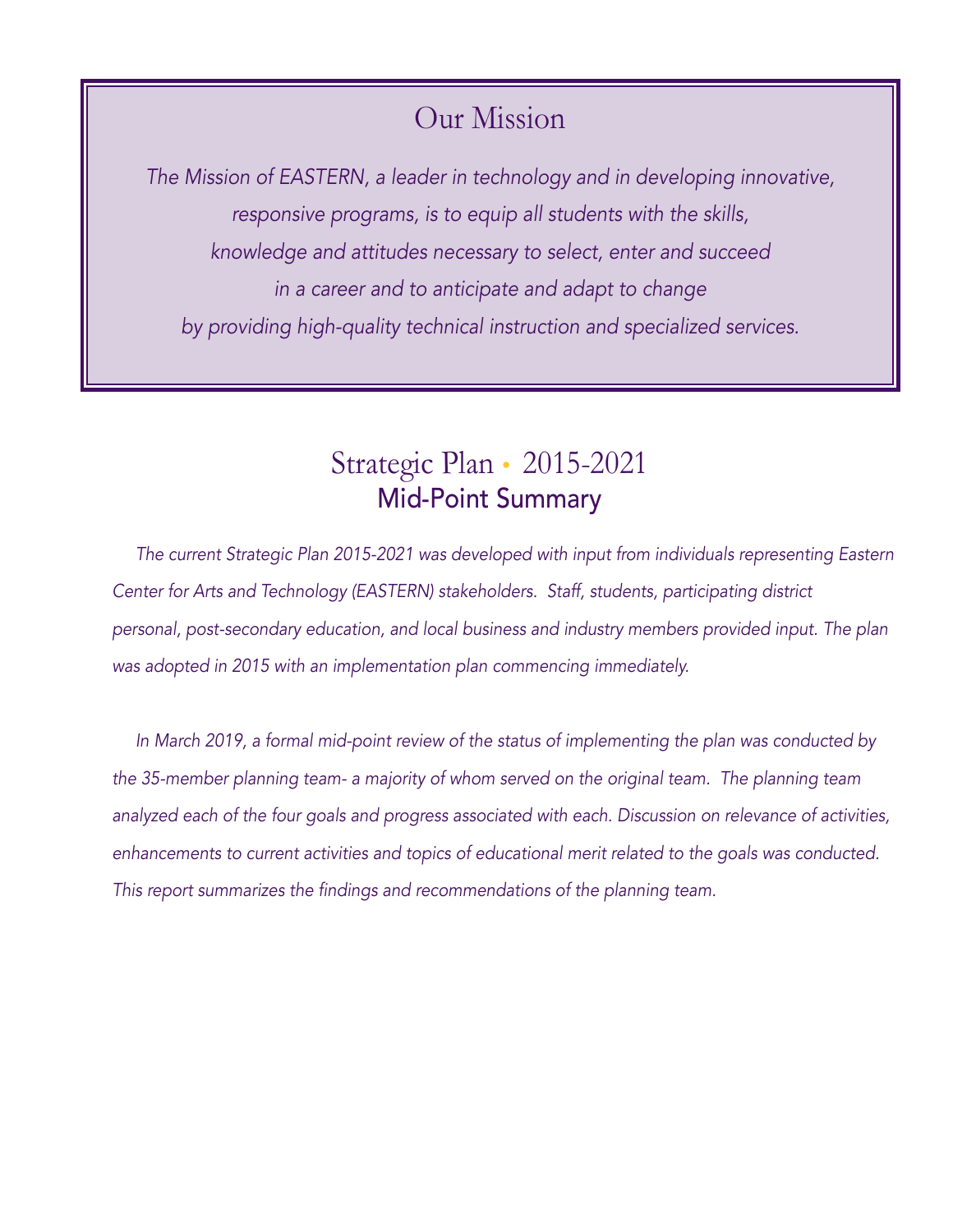

# **Goal 1 Student Success**

 *Develop industry-driven programs with robust offerings while expanding support systems for diverse learners culminating in student success.*

## **INTRODUCTION**

The first goal of the Strategic Plan is "Student Success". Even though it is a specific goal for EASTERN, student success is imbued into every aspect of the organization. The first point on EASTERN's E-Board under "What We Believe" states: Student success is the ultimate purpose of everything that happens in the school.

All faculty, students and participating districts work to achieve this goal on a daily basis. Planning and preparation whether by daily lesson plans, budgeting of resources or the assistance of community business and industry partners use the goal of student success to frame their work. All other goals of this strategic plan overlap with Goal 1 and improvement in any area leads us back to the goal of student success for all.

# STUDENT SUCCESS GOAL

This Strategic Plan sets the goal for the organization to "develop industry-driven programs with robust offerings while expanding support systems for diverse learners culminating in student success." The overarching result is to provide relevant opportunities for students backed by business and industry and to ensure that these opportunities are available to all students regardless of ability level.

The expectations of the plan are that:

- **•** All current program offerings are evaluated on a regular basis
- **•** A Student Success Network is created that reduces barriers to student achievement
- **•** Career pathways are established with emphasis on EASTERN's programs of study
- **•** Entrance counseling is enhanced to provide clarity on student's educational goals

## ACCOMPLISHMENTS/STATUS

**•** A Program in Discovery report was created in 2017 containing a regional workforce analysis and five potential program additions contained within the document. Each potential program was further developed into a curriculum feasibility document.

**•** The Program Review Process was reviewed by the Executive Advisory Committee, Program, Planning and Review subcommittee in the 2016-2017 school year. The report structure, data categories used for analysis and final report presentation were reviewed and reaffirmed as appropriate. The EAC recommended that a guest industry speaker be added to the process. This has been incorporated in school year 2017-2018.

**•** Upon completion of the 2017-2018 school year, 11 of the 14 EASTERN programs will have been certified as needed and up-to-date through regional analysis.

**•** Planning, renovations and startup of the Veterinary Sciences program was completed in 2016.

**•** The Student Success Network was reviewed and revised during the 2015-2016 school year. A reorganization of staff to include an in-house Student Success Coordinator, retain a current Student Success Coordinator and employ a new Student Success Coordinator was completed.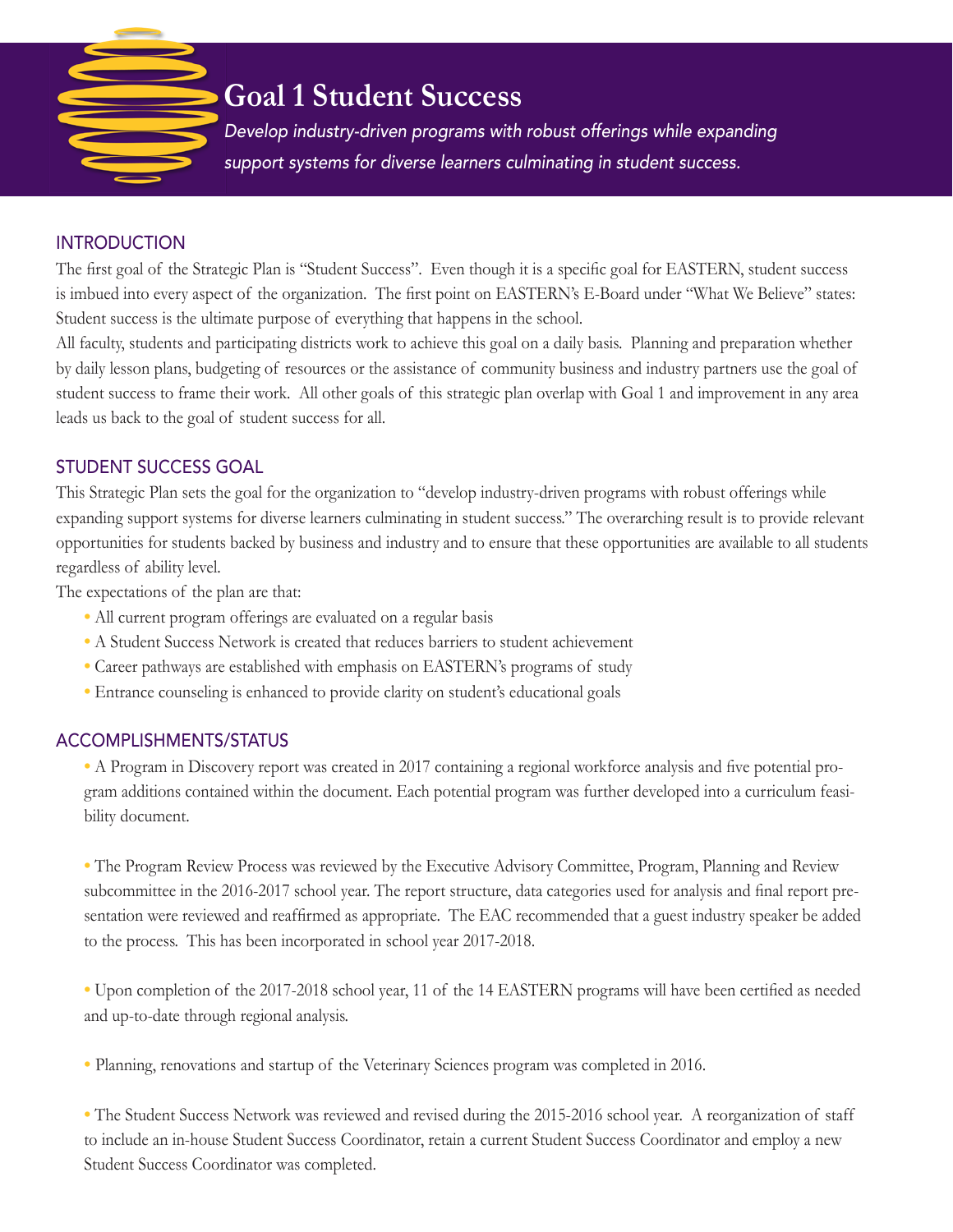**•** The number of students served through the Student Success Network has increased from 160 to a total of 210 students by the end of the 2017-2018 school year.

**•** Career pathways infographics have been created for each EASTERN program during the 2017-2018 school year. The information was derived from administration, instructors and Occupational Advisory Committee members input. Upon completion the infographics will be distributed to participating districts to be used in career counseling for prospective students.

**•** Each EASTERN program is providing experiential learning activities over the course of the two-year program including in total (schoolwide) currently: thirteen external job visits, thirty-three guest postsecondary presenters, thirteen guest industry presenters, four workplace tours, four military presentations, two industry competitions, two job shadows and nine Co-Op experiences.

**•** In conjunction with PA State Representative Tom Murt's office a Career Pathways Fair was scheduled to take place in the 2017-2018 school year. This was to include career options from employers, post-secondary and the military. Cancelled due to inclement weather.

**•** During the school year 2016-2017, CareerScope Career Interest Inventory software was implemented. EASTERN requires this interest inventory to be taken for each new student prior to enrollment. In addition, EASTERN offers each sponsoring district the opportunity for any student of theirs to take the inventory and get the results. School district counselors are provided a detailed analysis of student career interests to help in placement and future career decisions.

**•** A Career Pathways initiative was undertaken during the 2017-2018 school year. A three-step model showing EASTERN, two-year, four-year and workforce options was developed. Occupational Advisory Committees provided input and guidance in order to correctly represent the pathways for each program. School principals, school counselors and district superintendents were presented with draft copies.

**•** In school year 2017-2018 EASTERN students completed a Career Objective Form required by the Pennsylvania Department of Education. Input into the student's decision came from discussion of the classroom instructor, parents, and participating school counselor. This is the first time all parties were required to sign off on the document.

**•** In school year 2018-2019 EASTERN revised all course descriptions to include career pathways. This was provided to each participating district to include in course selection materials.

**•** Professional development/soft skills curriculum was introduced to all fourteen programs in the 2018-2019 school year.

**•** The School Improvement Coordinator has rebuilt the data system in regard to student information. This task was accomplished by rebuilding the infrastructure needed to collect, store and disseminate data to all areas of need.

**•** Data is readily available to analyze enrollment, attendance, completion, retention, placement, NOCTI standardized test results and certification percentages.

**•** Data is readily available in various forms for District Shared View meetings in which each participating district can review current and historical data, set goals and improvement strategies according to EASTERN's Key Indicators.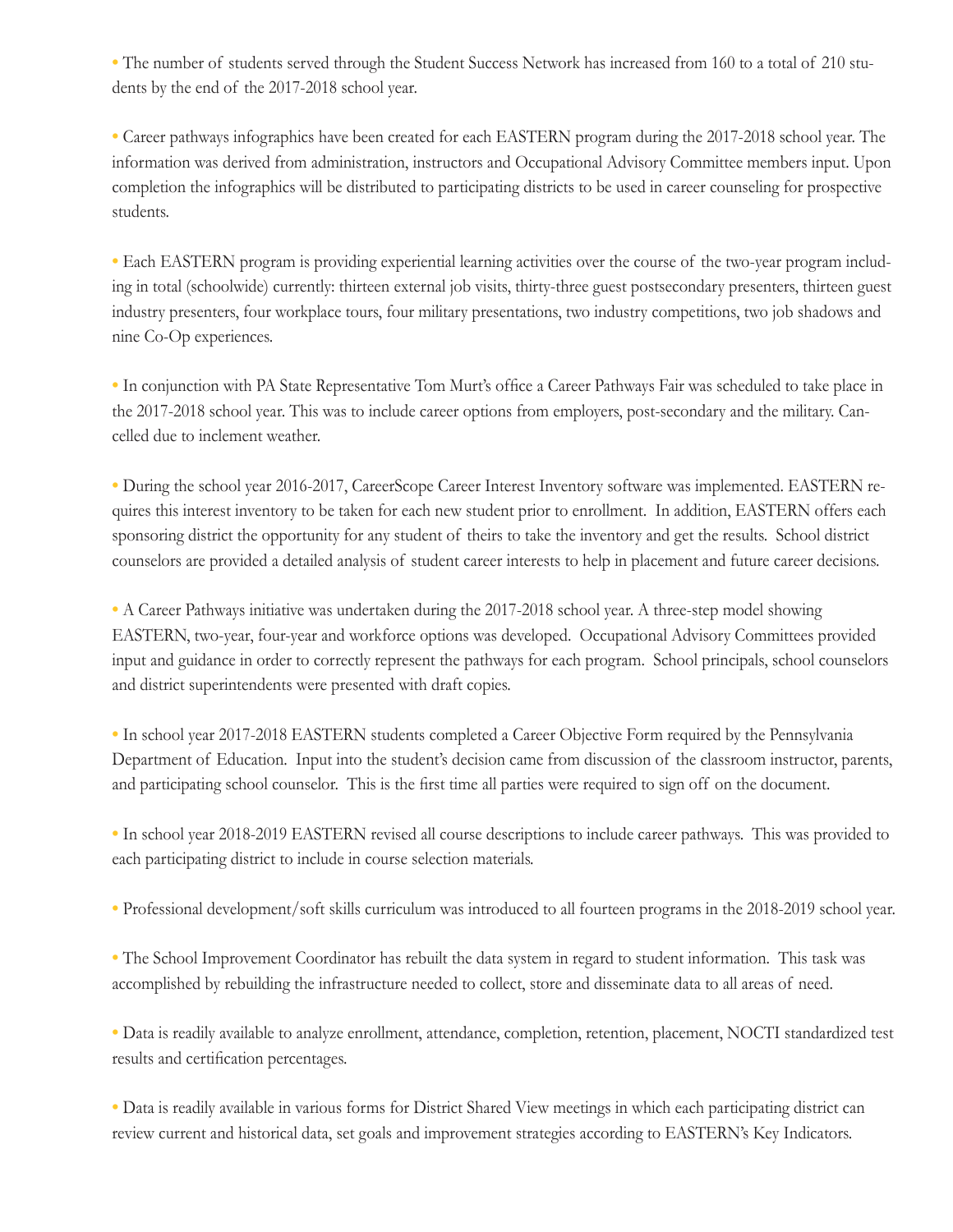• A comprehensive data review is conducted each year examining all aspects of the school from students, staff, climate and culture. Administrative review is conducted each year over several days during the summer recess and improvement goals and strategies are created.

**•** A school improvement plan was created that uses EASTERN's Assessment System.

**•** Staff professional development on student data occurs at the beginning and conclusion of each school year. Data is presented on student achievement in various categories and incoming student information received from participating districts is reviewed by each instructor to guide appropriate instruction.

**•** Induction of new staff was completed for the following: Welding Technology, Protective Services, Allied Health, Student Success Coordinators, Veterinary Sciences, and Business and Technology Professional.

**•** Instructors are provided support through a simulated teaching model and all staff provided with developmental activities, support and implementation of instructional strategies to improve classroom instruction and student performance on the NOCTI exams.

#### SUMMARY

Student Success is at the forefront of every member of the EASTERN family. It drives us to reach higher and move goalposts to an even loftier goal. It is infused into everything that is done and planned for on a daily basis.

Since implementation of this Strategic Plan, the activities conducted under this goal have centered on validation of programs currently at EASTERN, pre-planning for potential new programs, review and revise the Student Success Network to expand opportunities and accomplishments for all students and begin the introduction of Career Pathways to faculty, staff and students. All of these continue into the second half of the plan.

After analysis and discussion, the planning team recommends the following for implementtion during the second half of this Strategic Plan:

- **•** Create a clear definition of success: academic, social and emotional.
- **•** Work with participating school counselors and principals to systematically integrate EASTERN's Pathways Program with the programs of study offered by each participating district to a degree which allows current and prospective students to select and navigate a career pathway.

**•** Work with participating school counselors and principals in Career Readiness activities including enhanced outreach to elementary students strengthening the understanding of careers and EASTERN programs.

**•** Expand certification opportunities available to students and explore digital badges and/or other emerging technologies.

**•** Continue to evaluate the professional development curriculum and enact recommendations.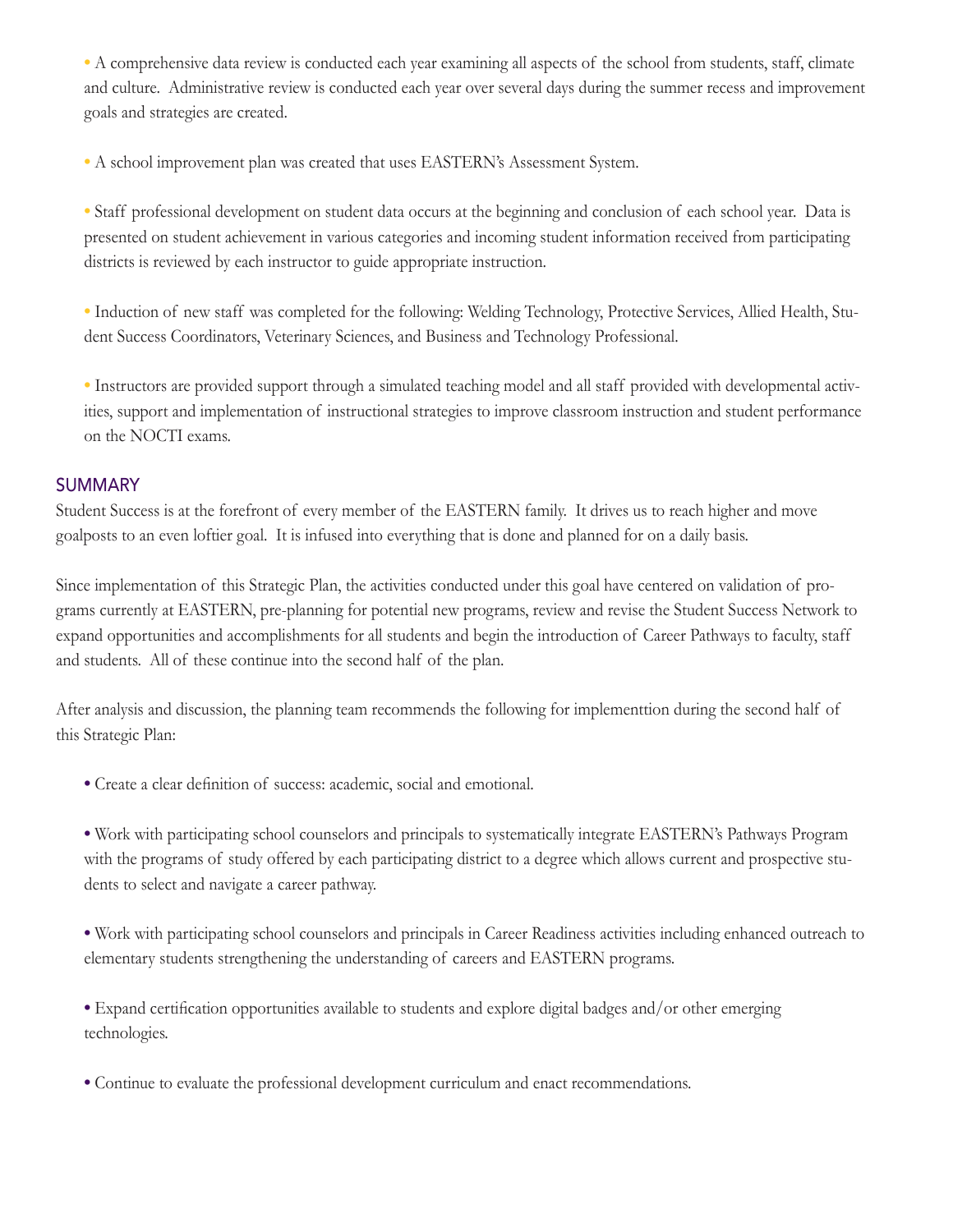

## INTRODUCTION

The second goal of EASTERN's Strategic Plan is Student Recruitment. The goal states "Maximize enrollment with attention to fiscal resources and building capacity. The United States economy is built on highly skilled, highly trained individuals that contribute to the overall growth of this nation. EASTERN provides a conduit for the future workforce as the first step in the creation of a modern worker or the foundation for future studies at the post-secondary level.

## STUDENT RECRUITMENT GOAL

The strategic planning team set out several major initiatives to assist with student recruitment. First, EASTERN is challenged to sustain the number of programs and sections necessary to meet the enrollment goal of 500 students. Secondly, Policies and procedures that potentially inhibit student enrollment are to be reviewed. Finally, EASTERN is to strengthen marketing and outreach to middle school, ninth and tenth grade students, and parents.

#### ACCOMPLISHMENTS/STATUS

• EASTERN's fourteen programs have advertising brochures that are mailed out to all 9<sup>th</sup> and 10<sup>th</sup> grade students yearly. Each brochure is reviewed annually to ensure they are factually accurate. A new format was developed combining programs in a cluster model in order to reduce the number of mailings but still getting the important program information in the hands of prospective students.

**•** Informational materials received a new design. Vibrant colors, modern pictures and the inclusion of non-traditional students are some of the highlights of the revamped brochures.

**•** EASTERN created "infographics" for each program. These circular emblems were designed with simple but striking image outlines of a key component of the program. A quick look at the emblem associates a major concept of what occurs in the program to the individual looking at it.

**•** Programmatic infographics were designed in-house, reviewed by administration, discussed and approved by each Occupational Advisory Committee and formally approved by the Joint Operating Committee.

• The infographics have been incorporated on the new vinyl banners lining the driveway and school grounds and adorn the hallways next to each programs name.

• During the first half of this strategic plan EASTERN's secondary CTE enrollment based on September 1<sup>st</sup> numbers has grown slowly from 82.9% of the target goal of 500 students to a current 87.2% of the target goal.

• Adult education enrollment has varied by year. The baseline of 260 students has shown an 17% increase in one year only to decrease by 37% the next.

**•** Each year EASTERN searches for impressive students to become a Program Ambassador and assist in getting the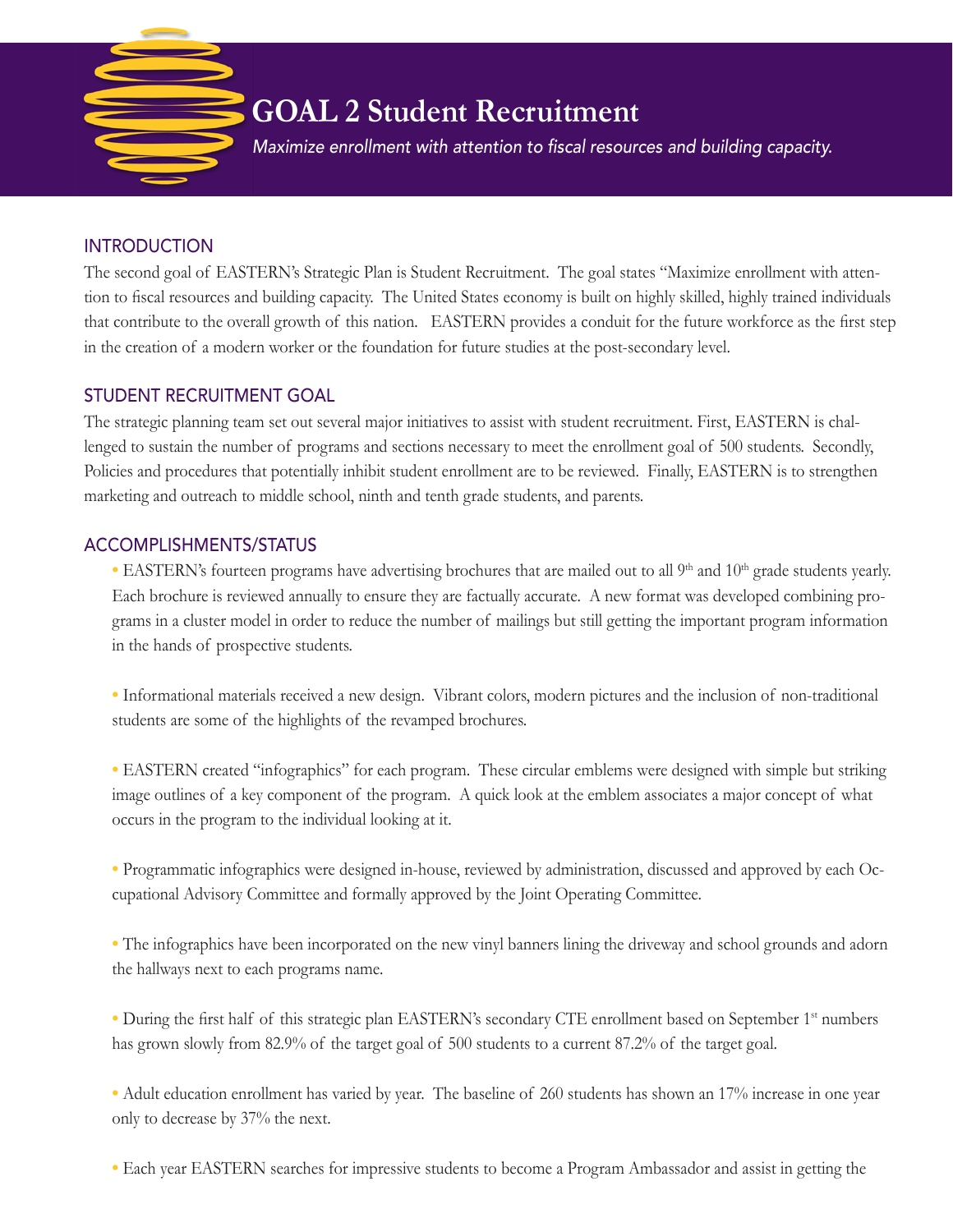word out about the numerous opportunities at EASTERN. These students are trained by the Organizational Advancement Director and many are also trained in a summer Skills USA leadership development training session. EASTERN has reached a high of presenting to 1,104 middle school students during the 2017-2018 school year through this initiative.

• EASTERN continues its outreach to middle school students with the Summer Fun program taking place for three weeks in June and July of each year. The past two sessions of Summer Fun have run at 100% capacity. Capacity is approximately 150 students. Nine programs that have a connection to current EASTERN programs are offered each year. Students are engaged in introductory tasks that relate to a future career in a safe, fun and educational manner. Summer Fun was not held in 2015-2016 due to the large-scale HVAC renovation project.

**•** All fourteen EASTERN programs have updated their promotional materials to include information on direct work entry, certification, two and four-year post-secondary, and military options.

#### SUMMARY

EASTERN's quality programming is advertised and promoted to a wide audience of participating school students. The belief that career and technical education is the backbone to a successful future career permeates the EASTERN thought process. The strategic plan goal of "student recruitment" has been a cornerstone of this planning process. Much has been accomplished in the first half of this strategic plan but more is yet to be done. The bulleted items that preceded this are ongoing throughout the life of this plan and will be expanded and built upon.

During the second half of the plan, this planning team recommends the following initiatives be undertaken:

- **•** Create a task force among participating school districts to identify course taking requirements and scheduling policies that might inhibit participation in EASTERN programs and report out findings.
- **•** Develop a procedure to manage over enrollment of programs.
- **•** Increase enrollment through incorporating EASTERN's pathway program into digital marketing techniques and materials.
- **•** Increase awareness of EASTERN and its programs through interaction with the Parent Teacher Associations of middle school students.
- **•** Celebrate success by creating an Alumni Hall of Fame.

• Revise planning tools to assist participating districts with resources to make students placements more successful.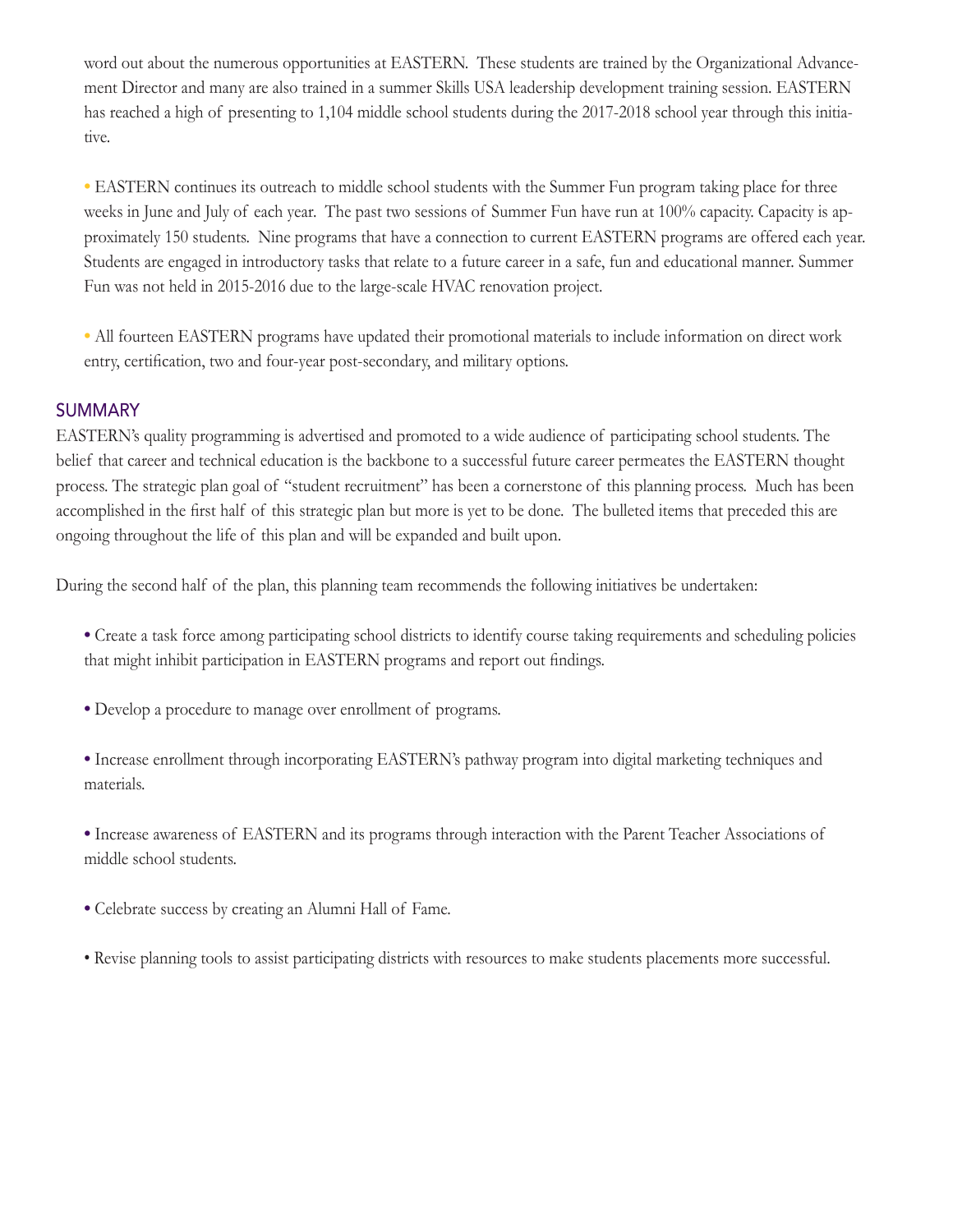

#### **INTRODUCTION**

The third goal of EASTERN's Strategic Plan is External Partnerships. This goal states "Promote the benefits of the school to external partners and increase partner involvement." External Partnerships provide a link between the community outside our doors to excellent educational opportunities that lie within. Promotion of opportunities, training and otherwise spread the knowledge of EASTERN to a broader segment of the community fostering understanding, appreciation and knowledge of what EASTERN can do for not only high school students but adults and business and industry in the EAST-ERN area.

#### EXTERNAL PARTNERSHIPS GOAL

This Strategic Plan sets out several initiatives to focus on, including:

• The development of a business plan to engage the broader business community and generate new revenue streams by positioning EASTERN as a total workforce development provider including secondary and/or adult education and customized training

• A system needs to be developed that ensures that student connect with business and industry relevant to their employment goals

- The development of business and corporate foundation sponsorship opportunities of new and/or existing programs
- **•** Explore the role of the EASTERN Foundation in securing tax-deductible donations to support the CTE programs

#### ACCOMPLISHMENTS/STATUS

**•** EASTERN created the position of Business Liaison to facilitate partnerships between community business, industry and EASTERN programming to generate incumbent training contracts. This position was to become permanent once revenue justifies. This position operated for three years. The position was eliminated at the conclusion of the 2016-2017 school year.

**•** A goal of reaching six business partners per school year was set at the onset of this Strategic Plan. During the 2015- 2016 school year 26 business partners were provided presentations by the Business Liaison Consultant and 22 additional presentations were conducted during the 2016-2017 school year.

**•** The overall annual school enrollment of adult education students began as a baseline of 331 students in the 2015-2016 school year, increased 7.5% over baseline in the 2016-2017 school year to 356 students and increased 13.2% over baseline during the 2017-2018 school year to 375 students. A decrease of 23% under baseline has occurred in the 2018-2019 school year with total of 256 students. The goal is to return enrollment to the baseline or above.

**•** EASTERN has been certified as a Welding Technical Training Institute (WTTI) certified program. This will allow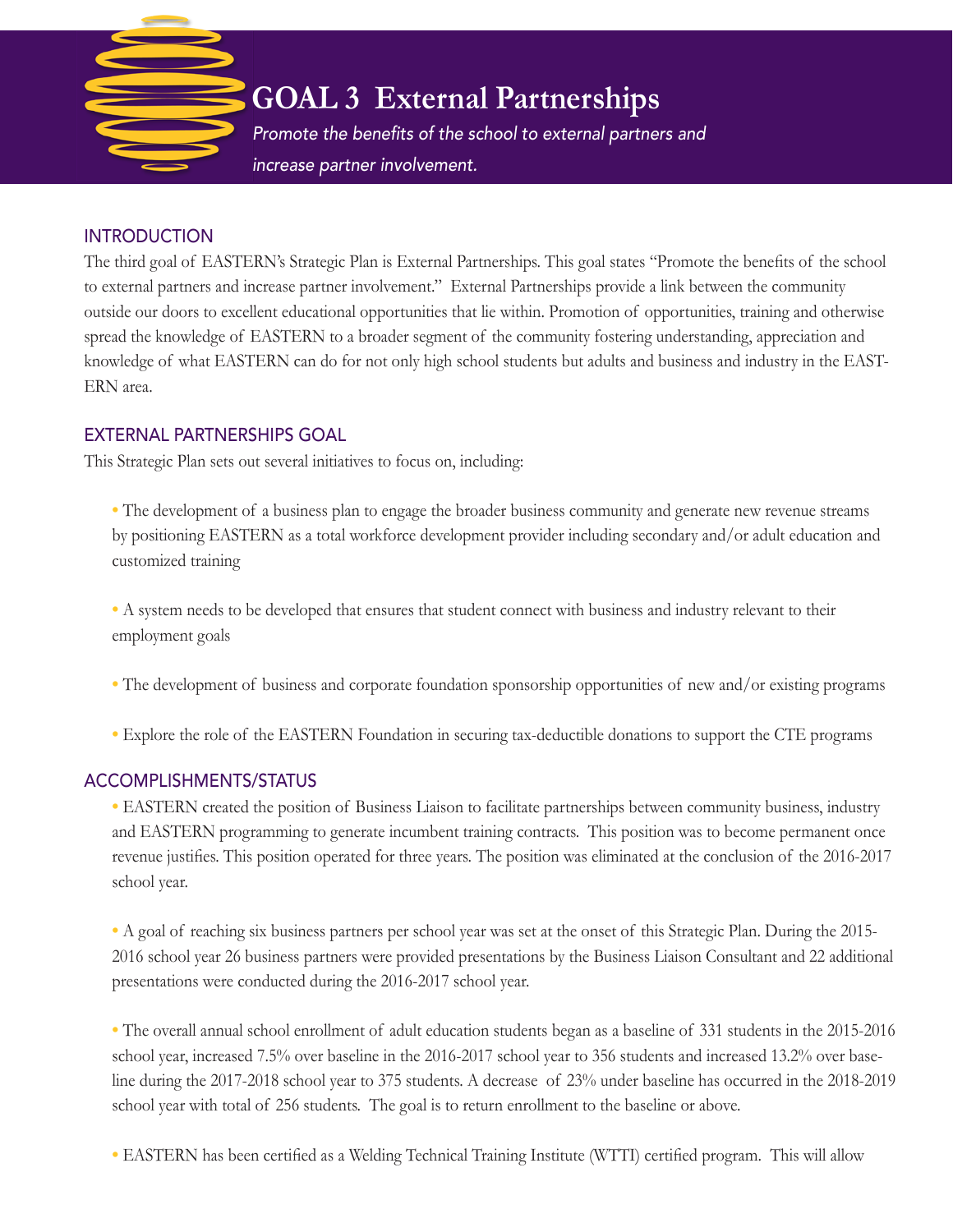EASTERN students to earn certification from WTTI, an industry renowned program and accredited testing facility. **•** Co-Operative educational opportunities rose to 19 experiences in the 2016-2017 school year and have been supervised by certified EASTERN staff. These valuable learning experiences extend the classroom instruction to a live workplace and the interactions and expectations of the current workforce in the students chosen field of study.

**•** EASTERN has created the opportunity for business and organizations to have special sponsorship "naming rights" as part of intensive support of EASTERN programs. This is included in Board Policy Number H101. It is defined in policy and all additional requirements for naming rights are listed in the policy.

#### **SUMMARY**

EASTERN not only provides career and technical education to high school students but also offers opportunities for community members to enhance their skills through our Continuing Education and Practical Nursing departments. After hours and weekend programming provide a flexible schedule for adult learners. The ability to offer cooperative education classes and industry accepted certifications greatly enhance the value of an EASTERN program. The connection to the world of work provides invaluable experiences and opportunities to all students.

During the second half of the Strategic Plan several initiatives are scheduled to be undertaken including:

- **•** Increase school alumni connections.
- **•** Increase participation and collaboration with local industry organizations, businesses, and post-secondary institutions.
- **•** Celebrate positive placement of students.

**•** Increase the number of students graduating with a work-based learning experience through expanding outreach programs that provide opportunities for students to make workplace connections.

- **•** Develop a transition process from school to work to assist students in obtaining their career path to increase placement rates.
- **•** Train program ambassadors to promote EASTERN to business and industry.
- **•** Expand the function of the EASTERN Foundation to include school funding for projects.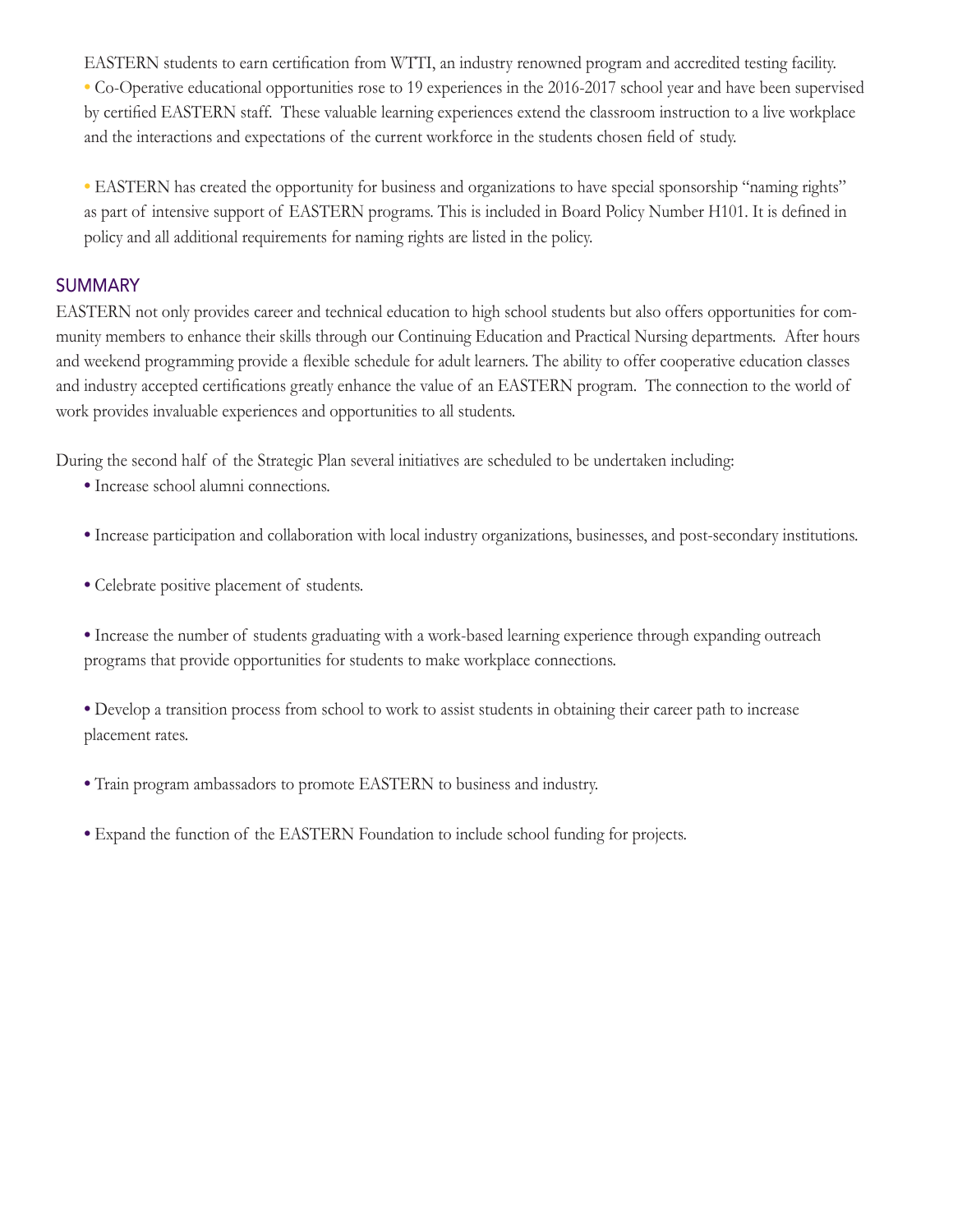

# **GOAL 4 Operational Sustainability**

 Create efficiencies to maintain highly effective operational support services.

## INTRODUCTION

The fourth goal of EASTERN's Strategic Plan states "Create efficiencies to maintain highly effective operational support services." Operational Sustainability is defined as a method of evaluating whether an entity can maintain existing practices without placing potential resources at risk. EASTERN must manage the physical plant, data and technological aspects of the school while planning for the future in each area.

## OPERATIONAL SUSTAINABILITY GOAL

Three initiatives are spelled out in the Strategic Plan in relation to this goal:

- The creation of internal capacity and expertise for facilities management and capital planning
- **•** Exploration of efficiencies in technological systems at EASTERN
- **•** The creation of internal capacity and expertise for data management and reporting

# ACCOMPLISHMENTS/STATUS

**•** An online system, School Dude has been implemented. This system allows employees to submit technology and maintenance work requests. These requests are evaluated by the respective departments and assigned. The work flow can be monitored and reports generated as to status of the requests.

**•** Through yearly review EASTERN staff explore efficiencies in the Technology department reviewing needs, contracts and future purchases.

- **•** Technology department has implemented a customer service protocol to improve communication and services.
- **•** EASTERN's Technology department has reviewed the security of online and internet accessible resources.

**•** EASTERN has embraced Microsoft 365 and reorganized its document storage system into an online storage system by department in SharePoint.

**•** Exchange email was evaluated.

**•** In conjunction with participating districts, EASTERN is collaborating on the development on a funding plan for capital improvements.

• Aramark reports that in the 2015-2016 school year emergency facility repairs have been reduced by 20% with a further reduction of 15% in the 2016-2017 school year.

**•** Professional development in the area of data and technology for staff has increased from two in service experiences in the 2015-2016 school year to five in service experiences in the 2017-2018 school year. Topics and presentations have included training on new and updated technologies, Microsoft 365 training provided by Microsoft, and the use of smart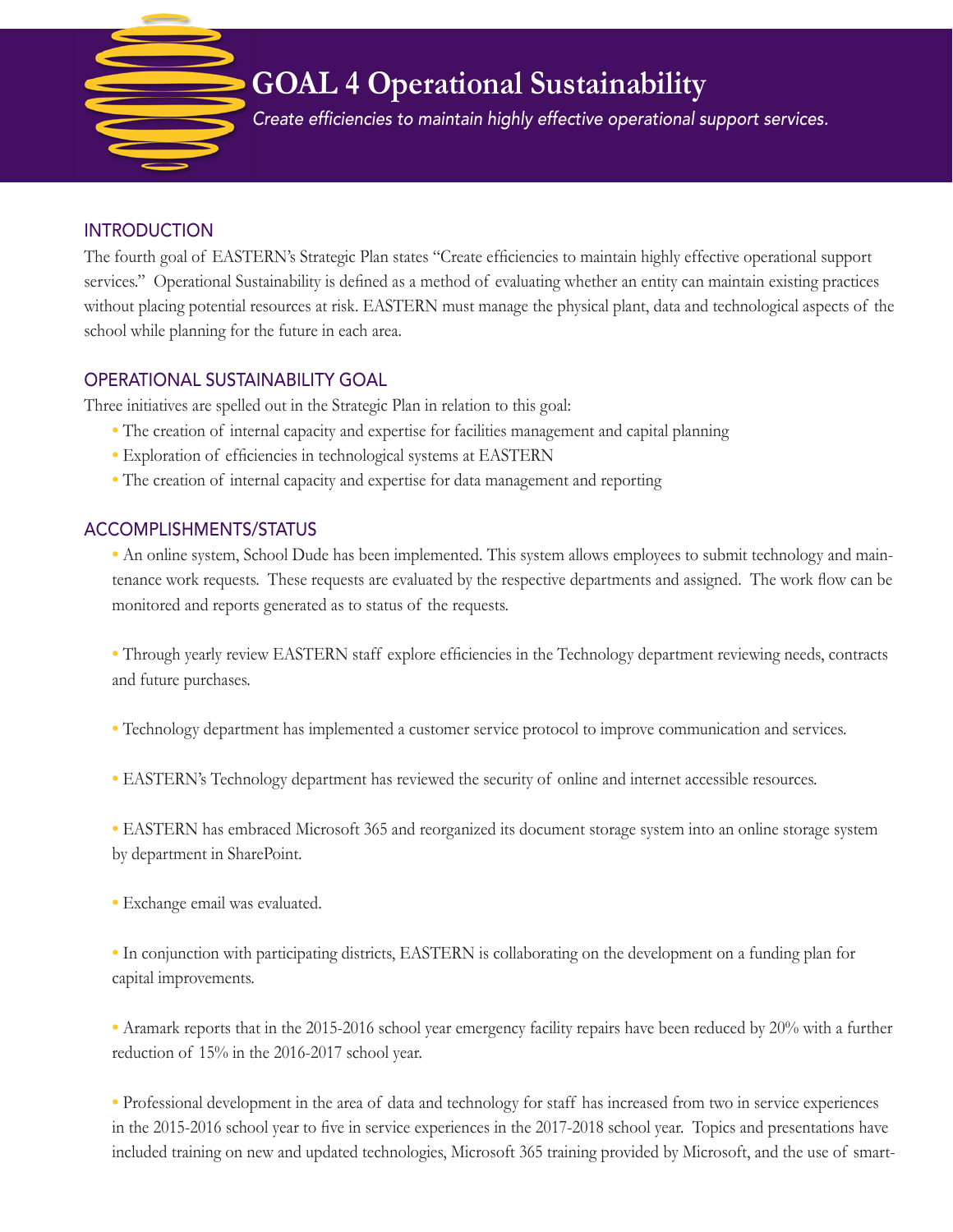board technology to enhance lesson planning.

**•** EASTERN has completed renovations in the Cosmetology, Veterinary Science, Allied Health and Commercial Art classrooms. Each area maximizes the space for student learning.

- **•** The HVAC system received an extensive overhaul providing a more consistent atmosphere in the building.
- **•** Work on rehabilitating the concrete on the ramp, restaurant patio and retaining wall was completed.
- **•** A school safety audit was completed with recommendations to improve school safety. Signage, check in windows and electronic ID checks have been instituted.

#### SUMMARY

EASTERN is committed to a cycle of self-improvement. Technological improvements not only includes new technologies but a cycle of replacement and renewal for existing technologies. The building plant also requires attention. Maintenance of the facility and improvements that support the educational goals of EASTERN are ongoing and require appropriate planning and budgeting for successful completion.

During the second half of the Strategic Plan several initiatives will occur including:

- **•** Modernize technology infrastructure to increase wireless access and data efficiency.
- **•** Ensure the website is ADA compliant.
- **•** Research alternate website hosts.
- **•** Evaluate alternative student information management systems and make a recommendation.
- **•** Implement recommendations for funding capital improvements and complete renovations identified on plan.
- **•** Incorporate a "green" focus on facility improvements.
- **•** Implement "SMART" goals and objective metrics to communicate to stakeholders.